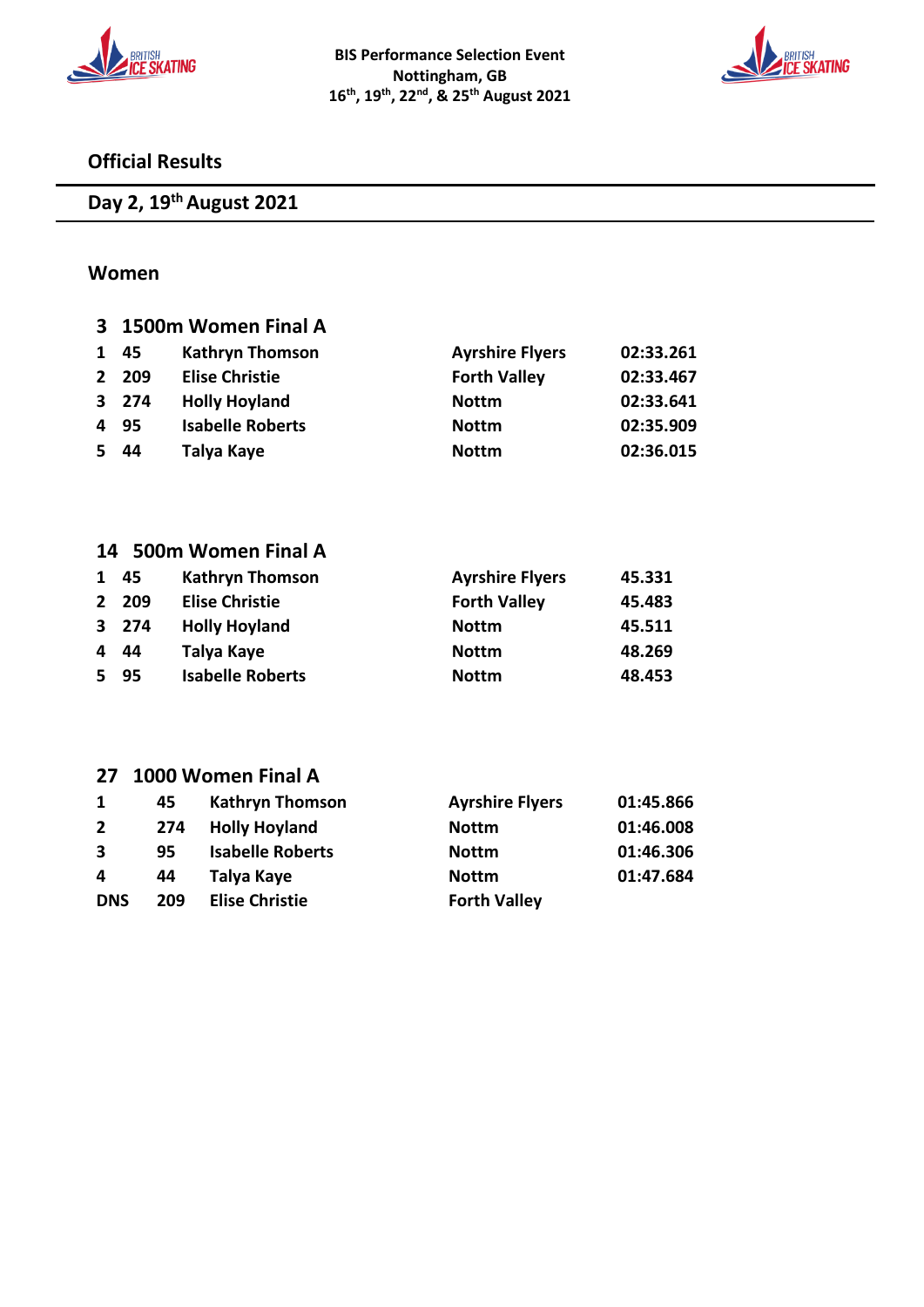



### **Official Results**

# **Day 2, 19th August 2021**

#### **Men**

### **1500m**

| $\mathbf 1$    |                   | 1500m Men Semi Final 1 |                |           |
|----------------|-------------------|------------------------|----------------|-----------|
| $\mathbf 1$    | 250               | <b>Niall Treacy</b>    | Mohawks        | 02:33.286 |
| $\overline{2}$ | 82                | Jonathan Moody         | Aldwych        | 02:34.328 |
| 3              | 59                | <b>Peter Riches</b>    | Aldwych        | 02:35.584 |
| 4              | 265               | Adam Hill Jnr          | Mohawks        | 02:36.558 |
| 5              | 132               | Solomon Prempeh        | Aldwych        | 02:38.114 |
| 6              | 287               | German Shmayger        | Aldwych        | 02:46.232 |
| <b>PEN</b>     | 107               | <b>Arty Clarey</b>     | <b>Nottm</b>   |           |
| 2              |                   | 1500m Men Semi Final 2 |                |           |
| $\mathbf 1$    | 168               | <b>Farrell Treacy</b>  | Mohawks        | 02:43.973 |
| $\overline{2}$ | 212               | <b>Ethan Treacy</b>    | <b>Mohawks</b> | 02:44.159 |
| 3              | 240               | <b>Westley Yates</b>   | Mohawks        | 02:44.887 |
| 4              | 15                | <b>Matt Gardner</b>    | Sheffield      | 02:48.503 |
| 5              | 290               | <b>Theo Collins</b>    | Aldwych        | 03:10.835 |
| 6              | 139               | <b>Isaac Raizada</b>   | <b>Nottm</b>   | 03:22.857 |
|                |                   |                        |                |           |
| 4              | 1500m Men Final A |                        |                |           |
| 1              | 168               | <b>Farrell Treacy</b>  | <b>Mohawks</b> | 02:20.595 |
| 2              | 59                | <b>Peter Riches</b>    | Aldwych        | 02:20.905 |
| 3              | 82                | <b>Jonathan Moody</b>  | Aldwych        | 02:22.673 |
| 4              | 240               | <b>Westley Yates</b>   | <b>Mohawks</b> | 02:22.797 |
| 5              | 212               | <b>Ethan Treacy</b>    | <b>Mohawks</b> | 02:32.101 |
| 6              | 250               | <b>Niall Treacy</b>    | <b>Mohawks</b> | 02:32.259 |
| 5              | 1500m Men Final B |                        |                |           |
| 1              | 290               | <b>Theo Collins</b>    | Aldwych        | 02:28.019 |
| $\overline{2}$ | 132               | Solomon Prempeh        | Aldwych        | 02:28.131 |
| 3              | 15                | <b>Matt Gardner</b>    | Sheffield      | 02:32.293 |
| 4              | 139               | <b>Isaac Raizada</b>   | Nottm          | 02:35.043 |
| 5              | 287               | German Shmayger        | Aldwych        | 02:37.733 |
| 6              | 107               | <b>Arty Clarey</b>     | <b>Nottm</b>   | 02:46.021 |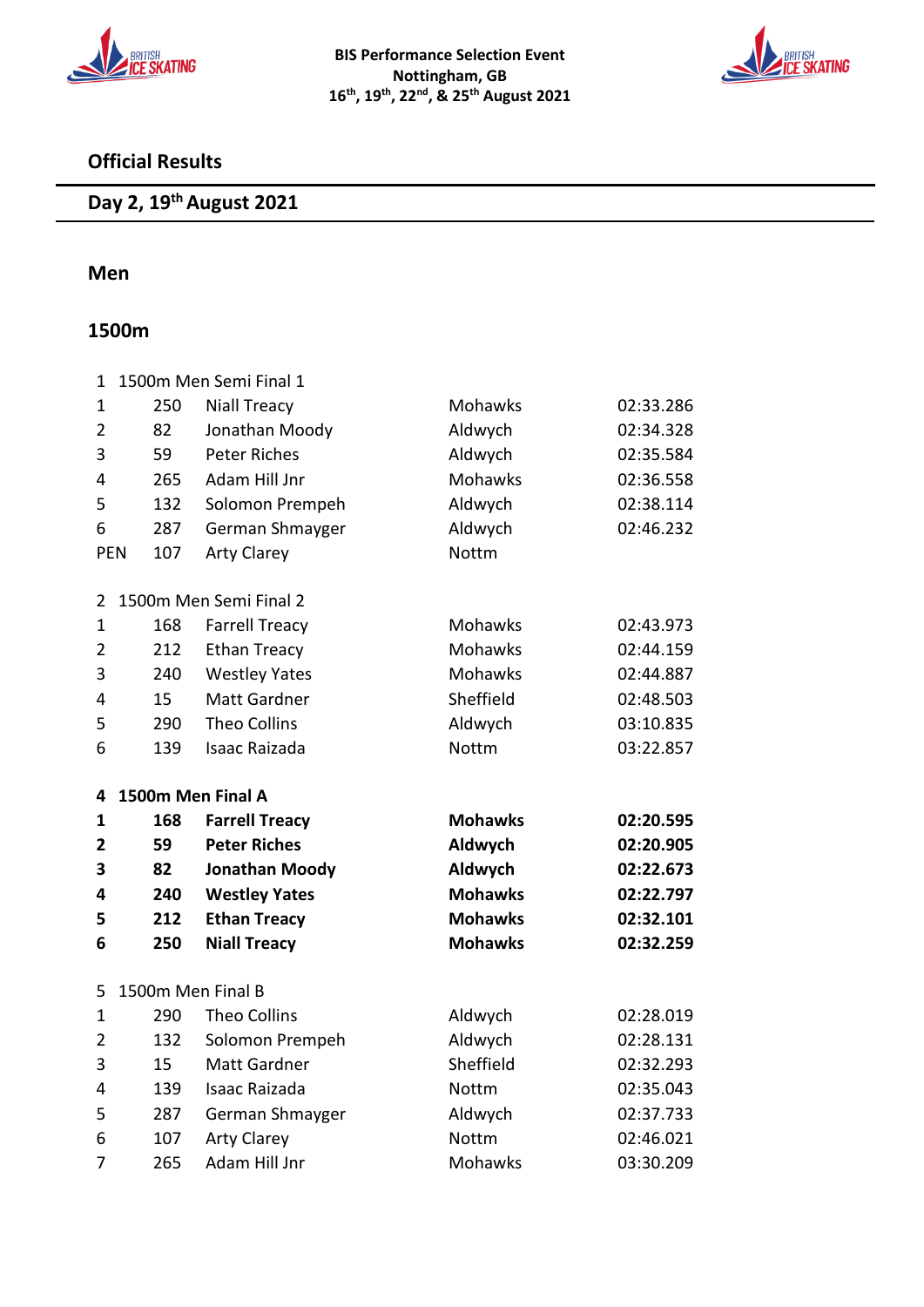



### **Official Results**

# **Day 2, 19th August 2021**

### **500m**

| 6              |     | 500m Men Quarter Final 1 |                |        |
|----------------|-----|--------------------------|----------------|--------|
| 1              | 168 | <b>Farrell Treacy</b>    | <b>Mohawks</b> | 43.325 |
| 2              | 15  | <b>Matt Gardner</b>      | Sheffield      | 45.359 |
| 3              | 139 | <b>Isaac Raizada</b>     | <b>Nottm</b>   | 45.649 |
| 7              |     | 500m Men Quarter Final 2 |                |        |
| 1              | 212 | <b>Ethan Treacy</b>      | <b>Mohawks</b> | 43.866 |
| $\overline{2}$ | 265 | Adam Hill Jnr            | <b>Mohawks</b> | 45.202 |
| 3              | 107 | <b>Arty Clarey</b>       | <b>Nottm</b>   | 48.936 |
| 8              |     | 500m Men Quarter Final 3 |                |        |
| 1              | 82  | Jonathan Moody           | Aldwych        | 43.295 |
| 2              | 290 | <b>Theo Collins</b>      | Aldwych        | 43.801 |
| 3              | 287 | German Shmayger          | Aldwych        | 48.773 |
| 9              |     | 500m Men Quarter Final 4 |                |        |
| 1              | 240 | <b>Westley Yates</b>     | <b>Mohawks</b> | 43.414 |
| 2              | 132 | Solomon Prempeh          | Aldwych        | 43.524 |
| 3              | 59  | <b>Peter Riches</b>      | Aldwych        | 43.6   |
| 4              | 250 | <b>Niall Treacy</b>      | <b>Mohawks</b> | 47.9   |
| 10             |     | 500m Men Semi Final 1    |                |        |
| 1              | 82  | Jonathan Moody           | Aldwych        | 42.643 |
| 2              | 212 | <b>Ethan Treacy</b>      | <b>Mohawks</b> | 42.767 |
| 3              | 132 | Solomon Prempeh          | Aldwych        | 42.865 |
| 4              | 15  | Matt Gardner             | Sheffield      | 44.843 |
| 11             |     | 500m Men Semi Final 2    |                |        |
| 1              | 168 | <b>Farrell Treacy</b>    | <b>Mohawks</b> | 42.844 |
| 2              | 240 | <b>Westley Yates</b>     | <b>Mohawks</b> | 43.37  |
| 3              | 265 | Adam Hill Jnr            | <b>Mohawks</b> | 44.376 |
| <b>PEN</b>     | 290 | Theo Collins             | Aldwych        |        |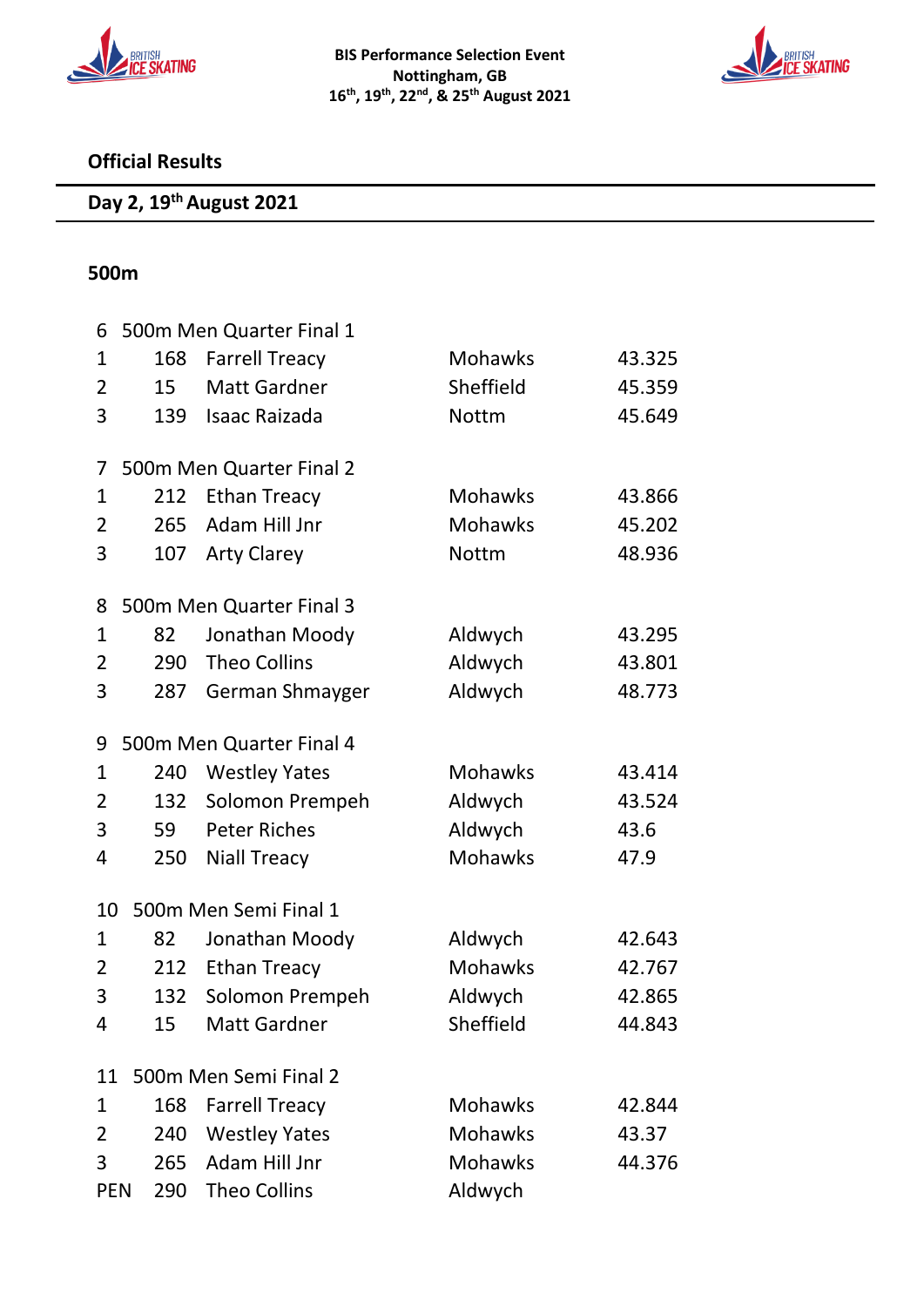



### **Official Results**

# **Day 2, 19th August 2021**

|                | 15 500m Men Final A |                       |                |           |  |  |
|----------------|---------------------|-----------------------|----------------|-----------|--|--|
| 1              | 82                  | Jonathan Moody        | Aldwych        | 43.28     |  |  |
| $\overline{2}$ | 240                 | <b>Westley Yates</b>  | <b>Mohawks</b> | 44.166    |  |  |
| 3              | 212                 | <b>Ethan Treacy</b>   | <b>Mohawks</b> | 01:14.336 |  |  |
| <b>PEN</b>     | 168                 | <b>Farrell Treacy</b> | <b>Mohawks</b> |           |  |  |
|                |                     |                       |                |           |  |  |
| 16             |                     | 500m Men Final B      |                |           |  |  |
| 1              | 290                 | <b>Theo Collins</b>   | Aldwych        | 43.785    |  |  |
| 2              | 132                 | Solomon Prempeh       | Aldwych        | 43.987    |  |  |
| 3              | 265                 | Adam Hill Jnr         | <b>Mohawks</b> | 44.151    |  |  |
| 4              | 15                  | <b>Matt Gardner</b>   | Sheffield      | 44.247    |  |  |
| 17             |                     | 500m Men Final C      |                |           |  |  |
|                |                     |                       |                |           |  |  |
| 1              | 250                 | <b>Niall Treacy</b>   | <b>Mohawks</b> | 42.622    |  |  |
| $\overline{2}$ | 59                  | <b>Peter Riches</b>   | Aldwych        | 42.818    |  |  |
| 3              | 139                 | Isaac Raizada         | <b>Nottm</b>   | 46.1      |  |  |
| 4              | 287                 | German Shmayger       | Aldwych        | 47.75     |  |  |
| 5              | 107                 | <b>Arty Clarey</b>    | <b>Nottm</b>   | 48.674    |  |  |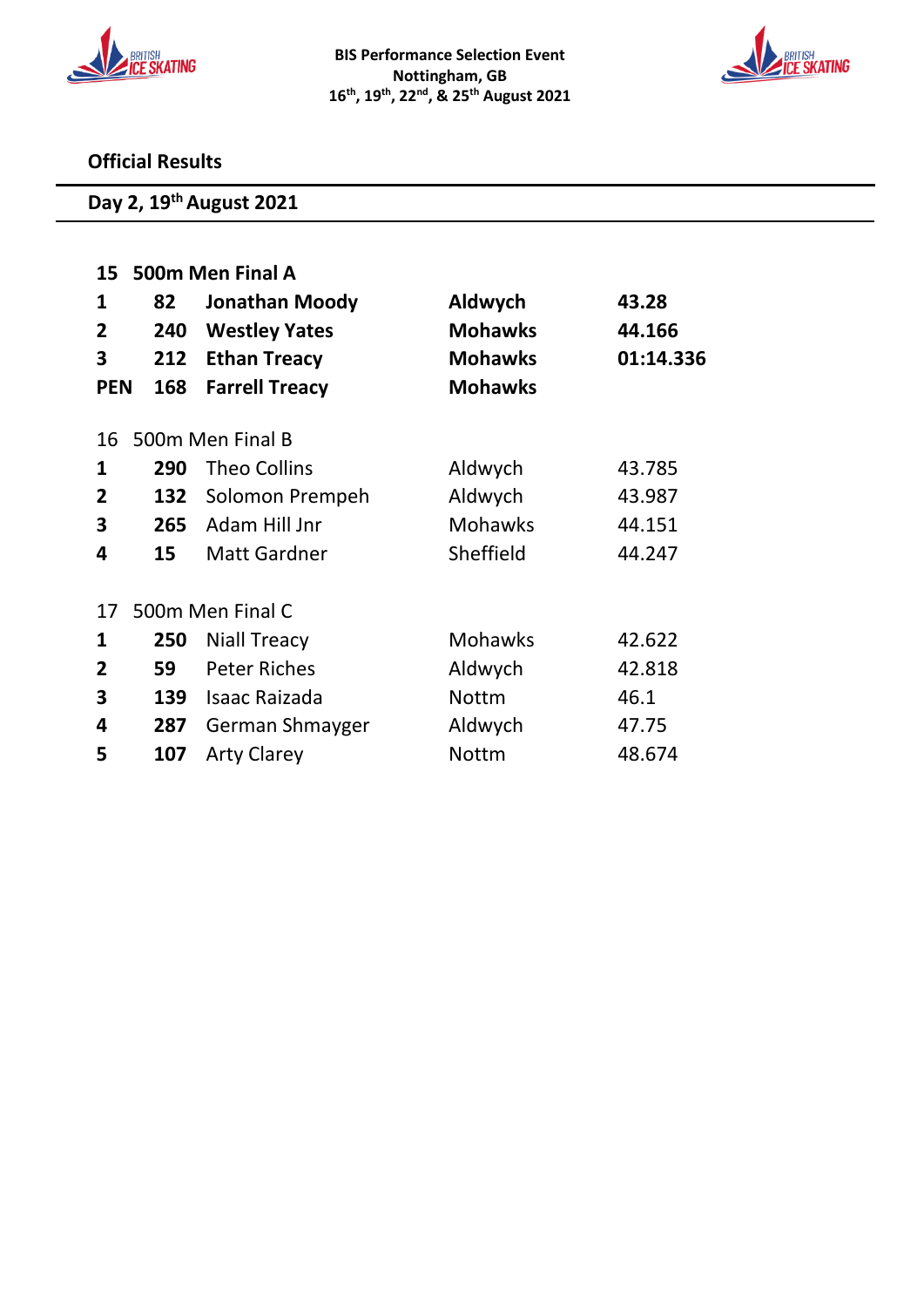



### **Official Results**

# **Day 2, 19th August 2021**

#### **1000m**

| 19           | 1000 Men Quarter Final 1 |                          |                |           |  |  |
|--------------|--------------------------|--------------------------|----------------|-----------|--|--|
| $\mathbf{1}$ | 250                      | <b>Niall Treacy</b>      | <b>Mohawks</b> | 01:38.171 |  |  |
| 2            | 132                      | Solomon Prempeh          | Aldwych        | 01:38.469 |  |  |
| 3            | 265                      | Adam Hill Jnr            | <b>Mohawks</b> | 01:51.845 |  |  |
|              |                          |                          |                |           |  |  |
| 20           |                          | 1000 Men Quarter Final 2 |                |           |  |  |
| 1            | 168                      | <b>Farrell Treacy</b>    | <b>Mohawks</b> | 01:45.431 |  |  |
| 2            | 290                      | <b>Theo Collins</b>      | Aldwych        | 01:45.689 |  |  |
| 3            | 15                       | <b>Matt Gardner</b>      | Sheffield      | 01:46.573 |  |  |
| 21           |                          | 1000 Men Quarter Final 3 |                |           |  |  |
| 1            | 212                      | <b>Ethan Treacy</b>      | Mohawks        | 01:49.049 |  |  |
| 2            | 240                      | <b>Westley Yates</b>     | Mohawks        | 01:49.371 |  |  |
| 3            | 139                      | <b>Isaac Raizada</b>     | <b>Nottm</b>   | 01:52.597 |  |  |
| 22           |                          | 1000 Men Quarter Final 4 |                |           |  |  |
| $\mathbf{1}$ | 59                       | <b>Peter Riches</b>      | Aldwych        | 01:52.371 |  |  |
| 2            | 82                       | Jonathan Moody           | Aldwych        | 01:54.139 |  |  |
| 3            | 107                      | <b>Arty Clarey</b>       | <b>Nottm</b>   | 01:56.359 |  |  |
| 4            | 287                      | German Shmayger          | Aldwych        | 01:56.387 |  |  |
| 23           |                          | 1000 Men Semi Final 1    |                |           |  |  |
| 1            | 250                      | <b>Niall Treacy</b>      | <b>Mohawks</b> | 01:31.178 |  |  |
| 2            | 59                       | <b>Peter Riches</b>      | Aldwych        | 01:31.956 |  |  |
| 3            | 82                       | Jonathan Moody           | Aldwych        | 01:32.972 |  |  |
| 4            | 132                      | Solomon Prempeh          | Aldwych        | 01:34.402 |  |  |
|              |                          |                          |                |           |  |  |
| 24           |                          | 1000 Men Semi Final 2    |                |           |  |  |
| 1            | 168                      | <b>Farrell Treacy</b>    | <b>Mohawks</b> | 01:35.908 |  |  |
| 2            | 290                      | <b>Theo Collins</b>      | Aldwych        | 01:36.178 |  |  |
| 3            | 212                      | <b>Ethan Treacy</b>      | <b>Mohawks</b> | 01:36.218 |  |  |
| 4            | 240                      | <b>Westley Yates</b>     | <b>Mohawks</b> | 01:36.788 |  |  |